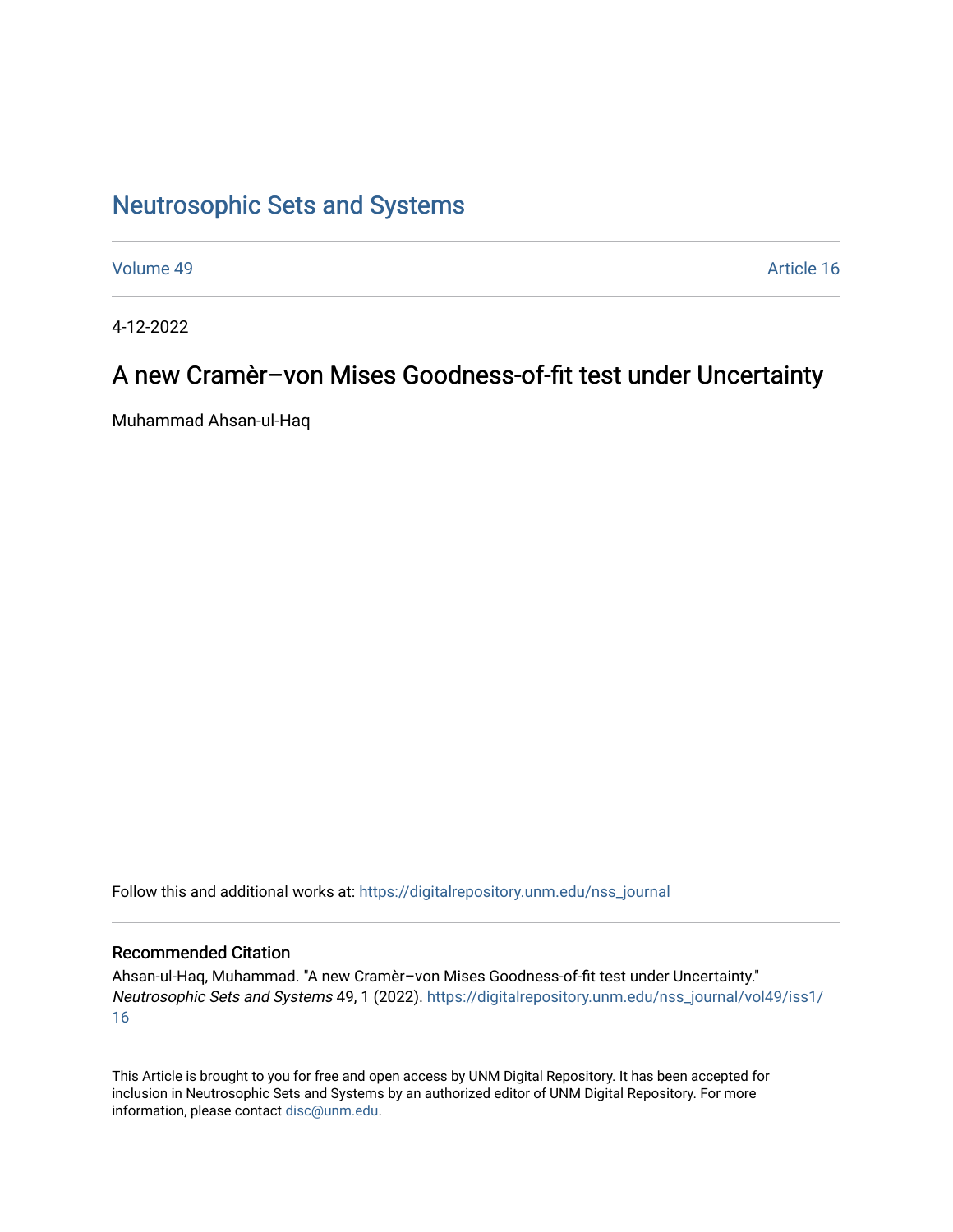



## **A new Cramèr–von Mises Goodness-of-fit test under Uncertainty**

**Muhammad Ahsan-ul-Haq1,\***

<sup>1</sup> "College of Statistical & Actuarial Sciences, University of the Punjab, Pakistan; ahsanshani36@gmail.com"

**\*** Correspondence: ahsanshani36@gmail.com

**Abstract:** The Cramer-von Mises test is commonly used to determine how well-observed sample data fits a given model. The existing Cramer-von Mises test under traditional statistics is commonly used when sample data in reliability work are resolute and precise. In this paper, we introduced a Neutrosophic Cramer-von Mises (NCVM) test under neutrosophic statistics. The necessary measures and procedures are presented to perform the test. For the application purpose, we consider the real-life data sets of failure time batteries and ball bearings. It is inferred that the NCVM test is more instructive than the classical CVM test under indeterminacy.

**Keywords:** Cramer-von Mises; Neutrosophic Weibull; Neutrosophic Rayleigh; Goodness of fit

### **1. Introduction**

The statistical techniques have been utilized in every practical field for modeling data sets, prediction, and forecasting purposes. The application of these modeling statistical techniques/tests is made under specific suppositions, and infringement of these assumptions could prompt deluding interpretation and dependable outcomes [1, 2]. One of the fundamental presumptions that various statistical techniques are associated with the distribution of observed data follows a specified distribution. Typically, it is expected that the obtained information follows the normal distribution. In some viable situations, data sets don't need to be normally distributed. Therefore, researchers planned a few tests to valuation some hypotheses about the distribution of the information being scrutinized. Various tests, for the most part, known as "goodness-of-fit" are employed to evaluate whether an example of observations can be considered as a sample from a given distribution. The frequently utilized goodness-of-fit tests are; Kolmogorov–Smirnov [3, 4], Anderson–Darling [5, 6], Pearson's chi-square [7], Cramèr–von Mises [8, 9], Shapiro–Wilk [10], Jarque–Bera [11, 12], D'Agostino–Pearson [13] and Lilliefors [14].

The Cramèr–von Mises (CVM) test is a criterion utilized for the evaluation of the goodness of fit. The CVM test is the generalization of the Anderson-Darling test. The CVM test is the assessment of the minimum distance between hypothetical and sample probability distribution. Stephens [16] utilized the CVM goodness-of-fit test based on the experimental distribution function considering normal and exponential distributions. It was found that the CVM test appears more powerful test than chi-square. Al-zahrani [17] introduced the CVM goodness of fit test for Topp-Leone distribution.

The classical Cramèr–von Mises test can't be applied when the sample observations are neutrosophic numbers. So the principle motivation behind this study is to present another Cramèr–von Mises goodness-of-fit test within the sight of indeterminacy. We will introduce the technique to fit the neutrosophic Weibull and Rayleigh distributions on the lifetime of batteries and ball-bearings data sets.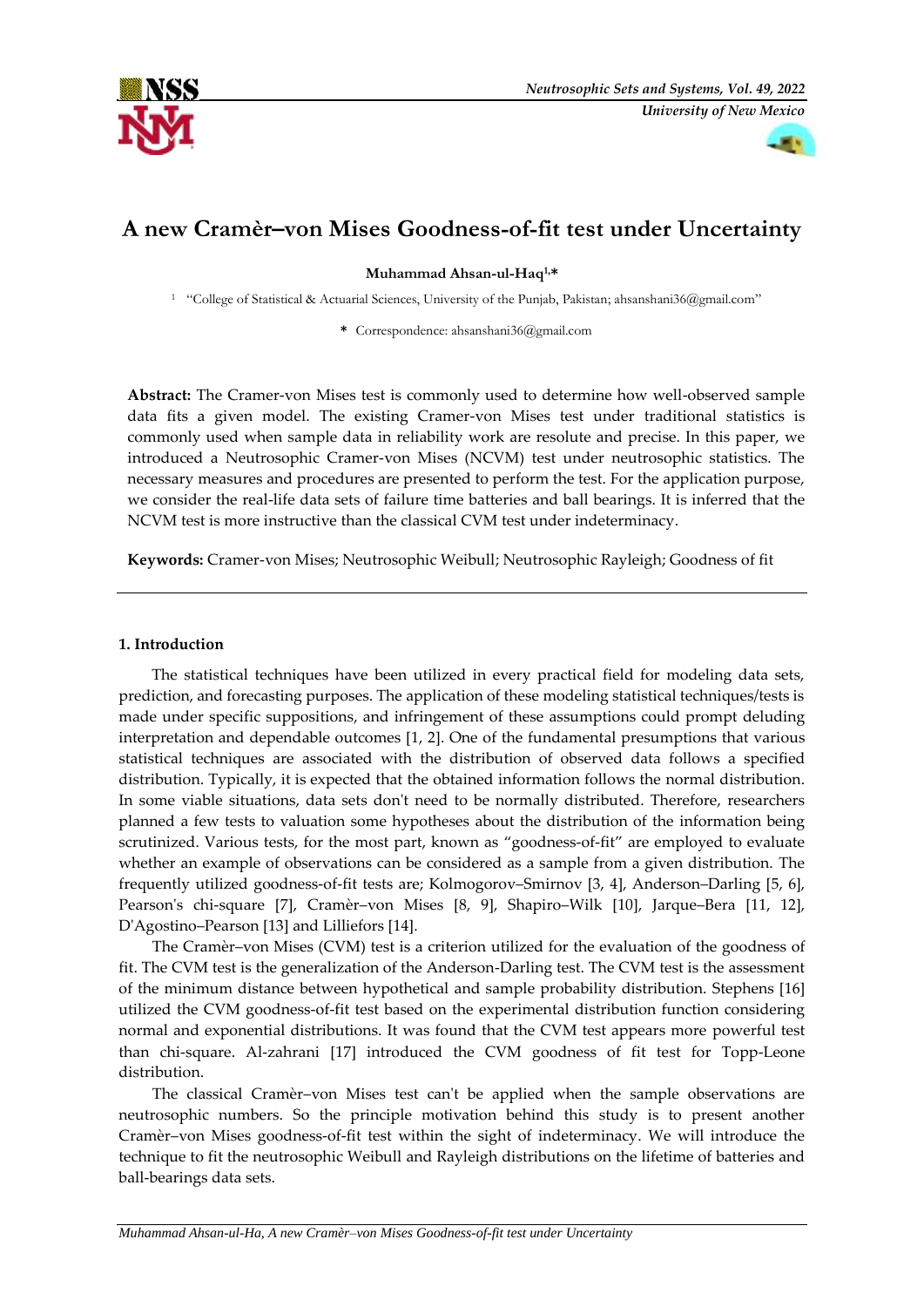### **2. Preliminaries**

Suppose that  $X_N = X_L + X_U I_N; I_N \in [I_L, I_U]$  denotes the neutrosophic number (NN) that follows the neutrosophic Weibull distribution with neutrosophic shape parameter  $\beta_{\scriptscriptstyle N}=\beta_{\scriptscriptstyle L}+\beta_{\scriptscriptstyle U}I_{\scriptscriptstyle N}; I_{\scriptscriptstyle N}\in [I_L,I_U]$ and the neutrosophic scale parameter  $\alpha_N = \alpha_L + \alpha_U I_N$ ;  $I_N \in [I_L, I_U]$ . Here  $X_L$  is the determinate part and  $X_U I_N$  is the indeterminate part with an indeterminacy constant  $I_N \in [I_L, I_U]$ . Note that neutrosophic Weibull random variable  $X_N$  reduces to classical Weibull distribution when  $I_N = 0$ .

Neutrosophic statistics is the augmentation of classical statistics. This field acquires significance because of dealing with the data sets of values more specifically an interval, for more detail reader can consult the following references [18-20]. For the presentation of the neutrosophic environment, normally a subsequent "N" is utilized such as  $X_{\scriptscriptstyle N}$  .

#### **3. Neutrosophic Weibull distribution**

The neutrosophic Weibull (NW) distribution was introduced by [21]. The cumulative

distribution function of NW distribution is  
\n
$$
F(X_N) = 1 - \exp\left\{-\left(\frac{X_N}{\alpha_N}\right)^{\beta_N}\right\}, \quad X_N > 0.
$$
\n(1)

where  $\alpha_N \in [\alpha_L, \alpha_U], \beta_N \in [\beta_L, \beta_U]$ 

#### **4. Neutrosophic Rayleigh distribution**

The Neutrosophic Rayleigh (NR) distribution was introduced by [22]. The cumulative

distribution function of NR distribution is  
\n
$$
F(X_N) = 1 - \exp\left\{-\frac{1}{2}\left(\frac{X_N}{\alpha_N}\right)^2\right\}, \quad X_N > 0.
$$
\n(2)

where  $\alpha_N \in [\alpha_L, \alpha_U]$ 

#### **5. Neutrosophic Cramèr-von-Mises**

The CVM test is a non-parametric test of the hypothesis. It is utilized to test whether an example comes from a particular distribution when the observed data set is precise or determined. When the data set is imprecise then the exiting CVM test cannot be used to test the goodness of fit due to indeterminacy in the data. We modify the classical CVM test and proposed the neutrosophic Cramer-von-Mises (NCVM) test for the data having neutrosophic numbers. The proposed test will bring about terms of indeterminacy interval which will be more successful when compared to the classical CVM test. The assumption for the NCVM test are

- The data consists of imprecise observations.
- The observations in the interval are mutually independent.

"Suppose  $X_{1N}$ ,  $X_{2N}$ ,  $X_{3N}$ , ...,  $X_{nN}$  is a neutrosophic random sample from a neutrosophic population having a neutrosophic cumulative distribution function, say  $F(X_N)$ ". Then the NCVM is<br>given by<br> $CVM_{N} = \frac{1}{1 + \sum_{i=1}^{n_N} \left\{ \frac{2i-1}{2} - \left[1 - \exp\{-M_N(i)\}\right] \right\}^2}$ ;  $CVM_{N} \in [CVM_{N}, CVM_{N}]$  (3) given by

$$
CVM_N = \frac{1}{12n_N} + \sum_{i=1}^{n_N} \left\{ \frac{2i-1}{2n_N} - \left[ 1 - \exp\{-M_N(i)\}\right] \right\}^2; CVM_N \in [CVM_L, CVM_U]
$$
(3)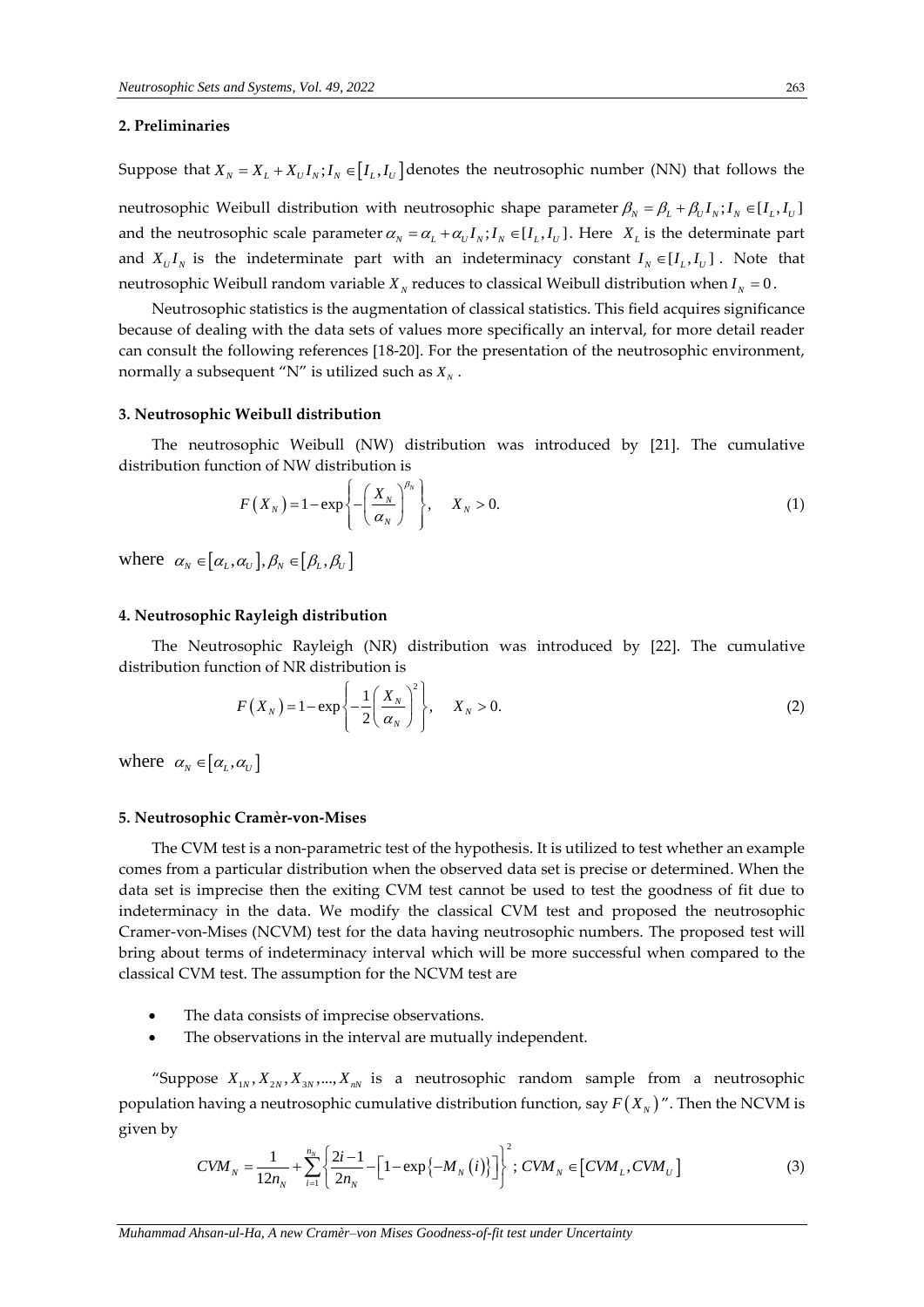where  $n_N \in [n_L, n_U]$  are the neutrosophic random samples and  $M_N(i) = \left(\frac{X_N(i)}{\alpha_N}\right)^{\mu_N}$  $M_N(i) = \frac{X_N(i)}{i}$ β α  $\left(X_{N}(i)\right)^{\beta_{N}}$  $=\left(\frac{R_N(\nu)}{\alpha_N}\right)$ .

### **6. Applications of Neutrosophic Cramèr-von-Mises Test**

This section examines the use of the newly introduced test. For the application purposed we consider two real-life data sets.

#### *6.1. Application on data Set I (lifetime in 100 h of 23 batteries*

The first data set is regarding the lifetime of batteries also utilized by [21]. The lifetime in 100 h of 23 batteries is given in Table 1.

| Sr. No         | $X_{N}$        | Sr. No | $X_{N}$        | Sr. No | $X_{N}$        | Sr. No | $X_{N}$        |
|----------------|----------------|--------|----------------|--------|----------------|--------|----------------|
|                | [2.9, 3.99]    | 7      | [12.65, 17.4]  | 13     | [17.4, 23.93]  | 19     | [26.07, 35.84] |
| $\overline{2}$ | [5.24, 7.2]    | 8      | [13.24, 18.21] | 14     | [17.8, 24.48]  | 20     | [30.29, 41.65] |
| 3              | [6.56, 9.02]   | 9      | [13.67, 18.79] | 15     | [19.01, 26.14] | 21     | [43.97, 60.46] |
| 4              | [7.14, 9.82]   | 10     | [13.88, 19.09] | 16     | [19.34, 26.59] | 22     | [48.09, 66.13] |
| 5              | [11.6, 15.96]  | 11     | [15.64, 21.51] | 17     | [23.13, 31.81] | 23     | [73.48, 98.04] |
| 6              | [12.14, 16.69] | 12     | [17.05, 23.45] | 18     | [23.34, 32.09] |        |                |

**Table 1.** The lifetime of batteries

The mechanical investigators are intrigued to test either the given informational collection follows Weibull distribution or not. It is not difficult to take note that the data observations are given in indeterminacy intervals instead of the specific observation. So the classical CVM test is not appropriate. Therefore, we will utilize the option NCVM test proposed in section 5 is used for these neutrosophic numbers.

Assume that we need to test the following hypothesis:

 $H_0$ =The sample observation follows to neutrosophic Weibull distribution.

*H*<sub>1</sub>=The distribution of sample observation is not neutrosophic Weibull distribution.

The numerical computations are listed in Table 2. The parameters of Neutrosophic Weibull distribution are estimated using the maximum likelihood estimation method. The estimated values are  $\hat{\alpha}_N \in [22.936,31.427]$  and  $\hat{\beta}_N \in [1.465,1.481]$  . The test statistic values of the proposed  $CVM_N$  test for

the considered lifetime of batteries data are shown as  
\n
$$
CVM_N = \frac{1}{12[n_L, n_U]} + \sum_{i=1}^{n_N} \left\{ \frac{2i - 1}{2[n_L, n_U]} - \left[ 1 - \exp\{-M_N(i)\}\right] \right\}^2
$$
\n
$$
CVM_N = \frac{1}{12[23, 23]} + \sum_{i=1}^{n_N} \left\{ \frac{2i - 1}{2[23, 23]} - \left[ 1 - \exp\{-M_N(i)\}\right] \right\}^2
$$

 $CVM<sub>N</sub> \in [0.1112, 0.3617]$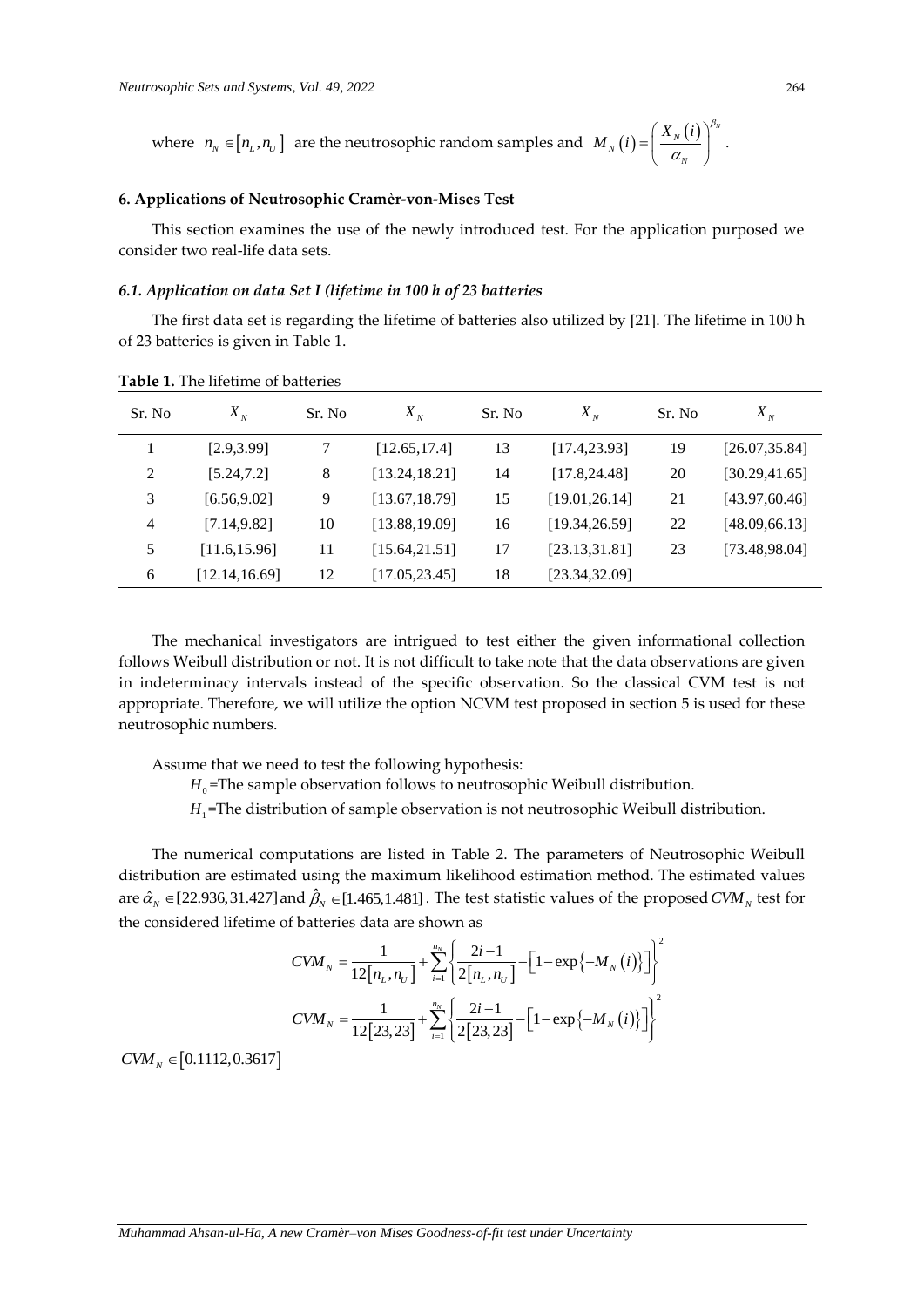| ith              | $X_{N}$        | $M_N(i)$         | $F_{N}(X_{N})$   | ith-term         |
|------------------|----------------|------------------|------------------|------------------|
| 1                | [2.9, 3.99]    | [0.0484, 0.0772] | [0.0472, 0.0743] | [0.0006, 0.0028] |
| $\boldsymbol{2}$ | [5.24, 7.2]    | [0.1150, 0.1832] | [0.1087, 0.1674] | [0.0019, 0.0104] |
| $\mathfrak{Z}$   | [6.56, 9.02]   | [0.1599, 0.2549] | [0.1477, 0.2250] | [0.0015, 0.0135] |
| 4                | [7.14, 9.82]   | [0.1810, 0.2887] | [0.1656, 0.2507] | [0.0002, 0.0097] |
| 5                | [11.6, 15.96]  | [0.3684, 0.5879] | [0.3082, 0.4445] | [0.0127, 0.0619] |
| 6                | [12.14, 16.69] | [0.3938, 0.6277] | [0.3255, 0.4662] | [0.0075, 0.0516] |
| 7                | [12.65, 17.4]  | [0.4183, 0.6672] | [0.3418, 0.4869] | [0.0035, 0.0417] |
| 8                | [13.24, 18.21] | [0.4472, 0.7132] | [0.3606, 0.5099] | [0.0012, 0.0338] |
| 9                | [13.67, 18.79] | [0.4686, 0.7467] | [0.3741, 0.5261] | [0.0000, 0.0245] |
| 10               | [13.88, 19.09] | [0.4792, 0.7643] | [0.3807, 0.5343] | [0.0010, 0.0147] |
| 11               | [15.64, 21.51] | [0.5708, 0.9103] | [0.4349, 0.5976] | [0.0005, 0.0199] |
| 12               | [17.05, 23.45] | [0.6477, 1.0330] | [0.4767, 0.6441] | [0.0005, 0.0208] |
| 13               | [17.4, 23.93]  | [0.6672, 1.0641] | [0.4869, 0.6550] | [0.0032, 0.0124] |
| 14               | [17.8, 24.48]  | [0.6898, 1.1001] | [0.4983, 0.6672] | [0.0079, 0.0064] |
| 15               | [19.01, 26.14] | [0.7596, 1.2111] | [0.5321, 0.7021] | [0.0097, 0.0051] |
| 16               | [19.34, 26.59] | [0.7790, 1.2418] | [0.5411, 0.7111] | [0.0176, 0.0014] |
| 17               | [23.13, 31.81] | [1.0124, 1.6146] | [0.6367, 0.8010] | [0.0065, 0.0070] |
| 18               | [23.34, 32.09] | [1.0259, 1.6354] | [0.6415, 0.8051] | [0.0142, 0.0020] |
| 19               | [26.07, 35.84] | [1.2063, 1.9228] | [0.7007, 0.8538] | [0.0107, 0.0024] |
| 20               | [30.29, 41.65] | [1.5028, 2.3961] | [0.7775, 0.9089] | [0.0049, 0.0037] |
| 21               | [43.97, 60.46] | [2.5941, 4.1359] | [0.9253, 0.9840] | [0.0012, 0.0086] |
| 22               | [48.09, 66.13] | [2.9577, 4.7161] | [0.9481, 0.9911] | [0.0002, 0.0032] |
| 23               | [73.48, 98.04] | [5.5034, 8.3957] | [0.9959, 0.9998] | [0.0003, 0.0005] |

**Table 2.** The necessary calculation of the NCVM test for the first data

## *6.2. Application on data Set I (lifetime of ball-bearings)*

The second data set is about the service life of ball-bearing data [23]. The second data set is listed in below Table 3.

| Sr. No         | $X_{N}$      | Sr. No | $X_{N}$      | Sr. No | $X_{N}$      | Sr. No | $X_{N}$      |
|----------------|--------------|--------|--------------|--------|--------------|--------|--------------|
|                | [0.70, 0.81] | 7      | [0.85, 1.03] | 13     | [0.23, 0.74] | 19     | [0.34, 1.11] |
| 2              | [0.63, 0.81] | 8      | [0.67, 0.73] | 14     | [0.76, 0.95] | 20     | [0.07, 1.17] |
| 3              | [0.35, 0.41] | 9      | [0.96, 1.04] | 15     | [0.80, 0.86] | 21     | [0.41, 0.44] |
| $\overline{4}$ | [0.70, 0.72] | 10     | [1.07, 1.26] | 16     | [1.06, 1.21] |        |              |
| 5              | [1.12, 1.43] | 11     | [0.95, 1.35] | 17     | [0.60, 0.70] |        |              |
| 6              | [0.47, 1.39] | 12     | [0.82, 1.02] | 18     | [0.85, 1.01] |        |              |

**Table 3.** The failure life of 21 ball bearings

For the second application, we utilized the ball-bearing failure time data test either it follows Neutrosophic Raleigh or not.

*Muhammad Ahsan-ul-Ha, A new Cramèr–von Mises Goodness-of-fit test under Uncertainty*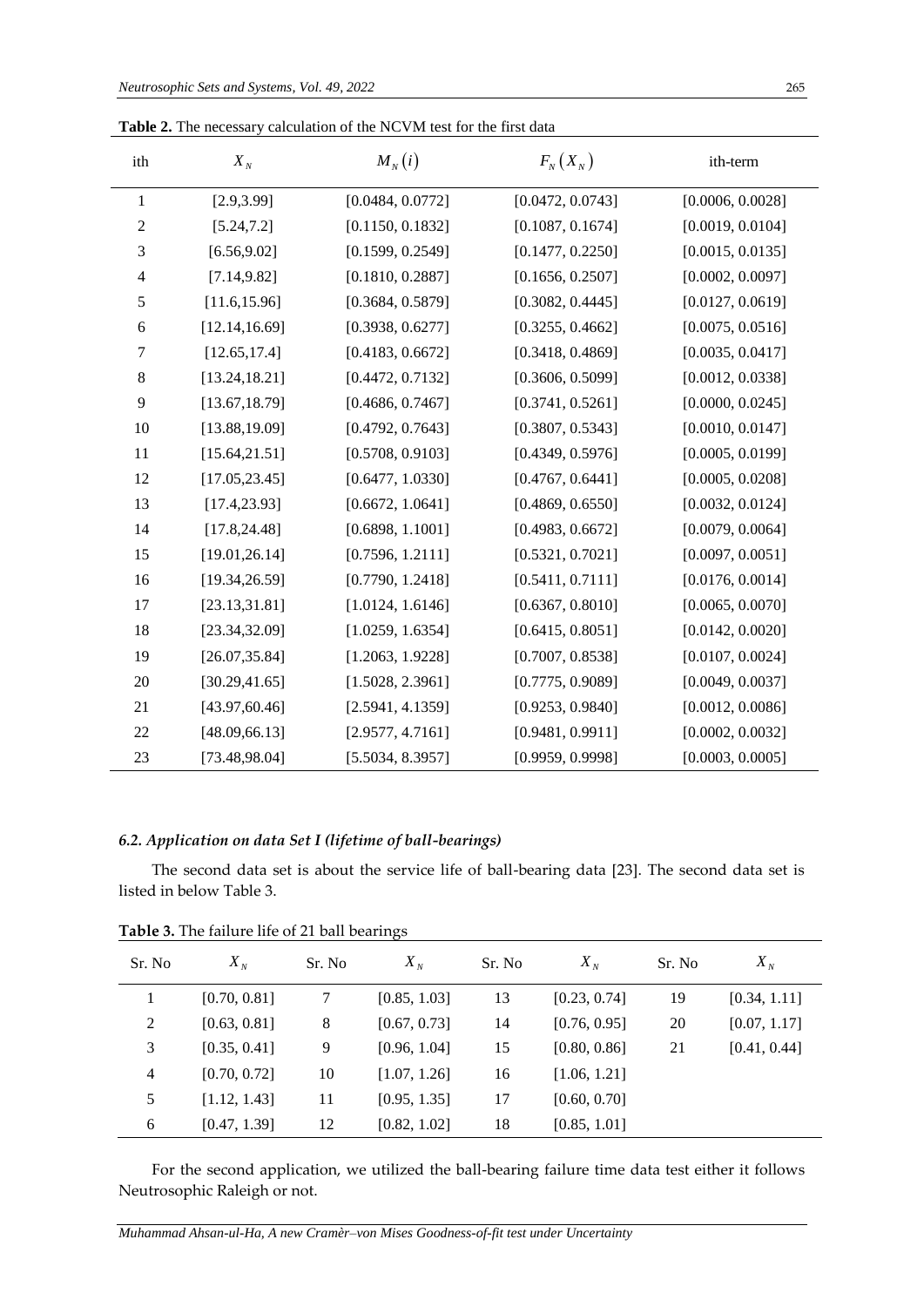Assume that we need to test the following hypothesis:

 $H_0$ =The sample observation follows to neutrosophic Raleigh distribution.

*H*1 =The distribution of sample observation is not neutrosophic Raleigh distribution.

The maximum likelihood estimates for NR distribution are  $\hat{\alpha}_N \in [0.52447, 0.70812]$ . The numerical computation of NCVM is presented in Table 4. The test statistic values of the

proposed *CVM<sub>N</sub>* test for the considered lifetime of batteries data are shown as  
\n
$$
CVM_N = \frac{1}{12[21,21]} + \sum_{i=1}^{n_N} \left\{ \frac{2i-1}{2[21,21]} - \left[ 1 - \exp\{-M_N(i)\}\right] \right\}^2
$$

 $CVM<sub>N</sub> \in [0.1564, 0.3550]$ 

| ith            | $X_{N}$      | $M_N(i)$         | $F_{N}(X_{N})$   | ith-term         |
|----------------|--------------|------------------|------------------|------------------|
| $\mathbf{1}$   | [0.70, 0.81] | [0.0178, 0.3352] | [0.0089, 0.1543] | [0.0002, 0.0170] |
| $\overline{2}$ | [0.63, 0.81] | [0.1923, 03861]  | [0.0917, 0.1756] | [0.0004, 0.0108] |
| 3              | [0.35, 0.41] | [0.4203, 0.9772] | [0.1895, 0.3865] | [0.0050, 0.0715] |
| $\overline{4}$ | [0.70, 0.72] | [0.4453, 1.0338] | [0.1996, 0.4036] | [0.0011, 0.0562] |
| 5              | [1.12, 1.43] | [0.6111, 1.0628] | [0.2633, 0.4122] | [0.0024, 0.0392] |
| 6              | [0.47, 1.39] | [0.8031, 1.0921] | [0.3307, 0.4208] | [0.0047, 0.0252] |
| $\tau$         | [0.85, 1.03] | [1.3088, 1.3084] | [0.4802, 0.4802] | [0.0291, 0.0291] |
| 8              | [0.67, 0.73] | [1.4429, 1.3084] | [0.5140, 0.4802] | [0.0246, 0.0151] |
| 9              | [0.96, 1.04] | [1.6320, 1.4750] | [0.5578, 0.5217] | [0.0234, 0.0137] |
| 10             | [1.07, 1.26] | [1.7814, 1.7998] | [0.5896, 0.5934] | [0.0188, 0.0199] |
| 11             | [0.95, 1.35] | [1.7814, 2.0344] | [0.5896, 0.6384] | [0.0080, 0.0192] |
| 12             | [0.82, 1.02] | [2.0998, 2.0748] | [0.6500, 0.6456] | [0.0105, 0.0096] |
| 13             | [0.23, 0.74] | [2.3267, 2.1157] | [0.6876, 0.6528] | [0.0085, 0.0033] |
| 14             | [0.76, 0.95] | [2.4445, 2.1570] | [0.7054, 0.6599] | [0.0039, 0.0003] |
| 15             | [0.80, 0.86] | [2.6266, 2.4572] | [0.7311, 0.7073] | [0.0016, 0.0003] |
| 16             | [1.06, 1.21] | [2.6266, 2.7300] | [0.7311, 0.7446] | [0.0000, 0.0000] |
| 17             | [0.60, 0.70] | [3.2810, 2.9198] | [0.8061, 0.7677] | [0.0004, 0.0003] |
| 18             | [0.85, 1.01] | [3.3504, 3.1661] | [0.8127, 0.7947] | [0.0004, 0.0015] |
| 19             | [0.34, 1.11] | [4.0848, 3.6346] | [0.8703, 0.8375] | [0.0001, 0.0019] |
| 20             | [0.07, 1.17] | [4.1622, 3.8531] | [0.8752, 0.8544] | [0.0028, 0.0055] |
| 21             | [0.41, 0.44] | [4.5603, 4.0781] | [0.8977, 0.8698] | [0.0062, 0.0113] |

**Table 4.** The necessary calculation of the NCVM test for second data

## **7. Discussion and Conclusion**

In this section, we will compare the efficiency of the proposed NCVM test under the neutrosophic environment with the existing classical CVM test. The proposed test is more efficient when dealing with data having imprecise observation or indeterminacy as the proposed method provides results in the form of indeterminacy. For comparison purposes, we use the same data set for classical CVM. Note that the data given in Tables 1 and 3 have a determinate part as well as the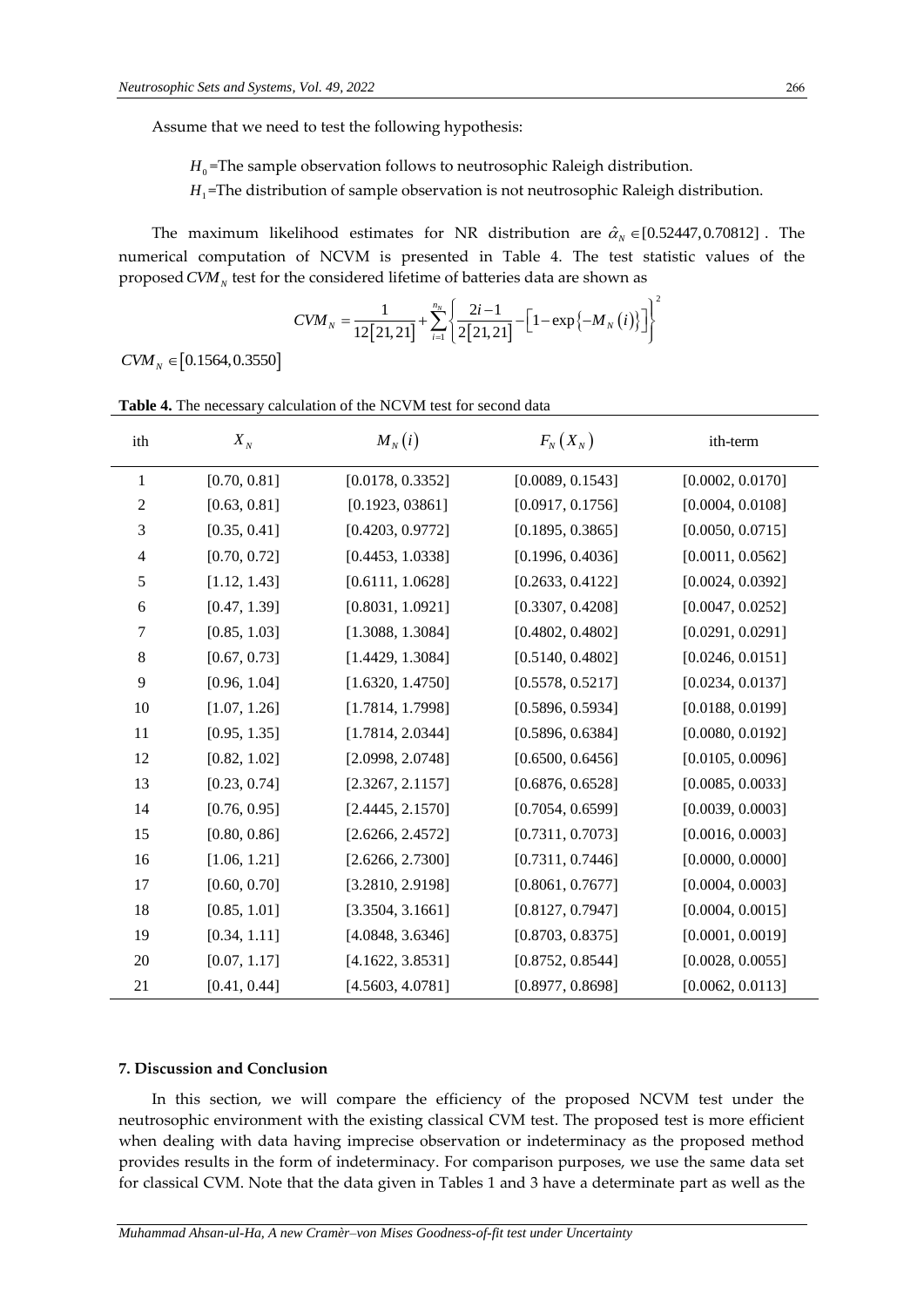indeterminate part. The determinate part will be used for the existing CVM test and the same data set is used for the NCVM test. The critical value at  $1\%$  and  $5\%$  are  $CVM_{1\%,23} = 0.267$ and CVM<sub>5%,23</sub> = 0.187, respectively. From Table 2 it is unmistakably that the proposed test gives the results in the form of indeterminacy interval rather than determinate part only. Utilizing Equation Tesuns in the form of indeterminacy interval rather than determinate part only. Utilizing Equation (3) the value of statistic as indeterminacy interval can be written as  $0.1112+0.3617I; I_N \in [0, 0.6926]$ . Note that the proposed test gives a decent portion of indeterminacy. At a 1% level of significance, the probability of accepting the true null hypothesis is 0.99, the probability of rejecting the true null hypothesis is 0.01 and the probability of indeterminacy is 0.69. For instance, *CVM* = 0.3617 is the value of classical CVM and  $CVM$ <sub>*U*</sub> = 0.3617 gives the indeterminate part under uncertainty. By contrasting with crucial values, we can see that the determinant component of the information follows the Weibull distribution, but the uncertain part does not. Similarly, for the failure of ball bearings data the value of statistics as indeterminacy interval can be written bearings data the value of statistics as indeterminacy interval can be written<br>as  $0.1564 + 0.3550I$ ;  $I_N \in [0, 0.5994]$ . By contrasting with critical values, we note that the determinant part follows the Rayleigh distribution, yet the uncertain part of the information doesn't follow the Rayleigh distribution.

It is concluded that the proposed NCVM test under neutrosophic statistics provides information about the measure of indeterminacy, but the classical CVM test does not. Furthermore, the existing test delivers accurate statistics values, which are not necessary for uncertainty. As a result, under neutrosophic statistics, the proposed NCVM goodness-of-fit test is particularly efficacious when used under uncertainty.

**Funding:** "This research received no external funding".

**Conflicts of Interest:** "The authors declare no conflict of interest."

## **References**

- 1. Nimon, K. F. Statistical assumptions of substantive analyses across the general linear model: a mini-review. *Frontiers in Psychology* **2012**, *3*, 322. doi:10.3389/fpsyg.2012.00322.
- 2. Hoekstra, R.; Kiers, H.; Johnson, A. Are Assumptions of Well-Known Statistical Techniques Checked, and Why? *Front. Psychol.* **2012**, *3*, 137, doi:10.3389/fpsyg.2012.00137.
- 3. Kolmogorov, A. Sulla determinazione empirica di una legge di distribuzione. *Giornale dell'Istituto Italiano degli Attuari* **1933**, *4*, 83–91.
- 4. Smirnov, N. Table for estimating the goodness of fit of empirical distributions. *Ann. Math. Stat.*  **1948**, *19*, 279–281, doi:10.1214/aoms/1177730256.
- 5. Anderson, T.W.; Darling, D.A. Asymptotic theory of certain "goodness-of-fit" criteria based on stochastic processes. *Ann. Math. Stat.* **1952**, *23*, 193–212, doi:10.1214/aoms/1177729437.
- 6. Anderson, T.W.; Darling, D.A. A Test of Goodness-of-Fit. *J. Am. Stat. Assoc.* **1954**, *49*, 765–769, doi:10.2307/2281537.
- 7. Pearson, K. Contribution to the mathematical theory of evolution. II. Skew variation in homogenous material. *Philos. Trans. R. Soc. Lond.* **1895**, *91*, 343–414, doi:10.1098/rsta.1895.0010.
- 8. Cramér, H. On the composition of elementary errors. *Scand. Actuar. J.* **1928**, *1*, 13–74, doi:10.1080/03461238.1928.10416862.
- 9. Von Mises, R.E. *Wahrscheinlichkeit, Statistik und Wahrheit*; Julius Springer: Berlin, Germany, 1928.
- 10. Shapiro, S.S.; Wilk, M.B. An analysis of variance test for normality (complete samples). *Biometrika* **1965**, *52*, 591–611, doi:10.1093/biomet/52.3-4.591.
- 11. Jarque, C.M.; Bera, A.K. Efficient tests for normality, homoscedasticity and serial independence of regression residuals. *Econ. Lett.* **1980**, *6*, 255–259, doi:10.1016/0165-1765(80)90024-5.